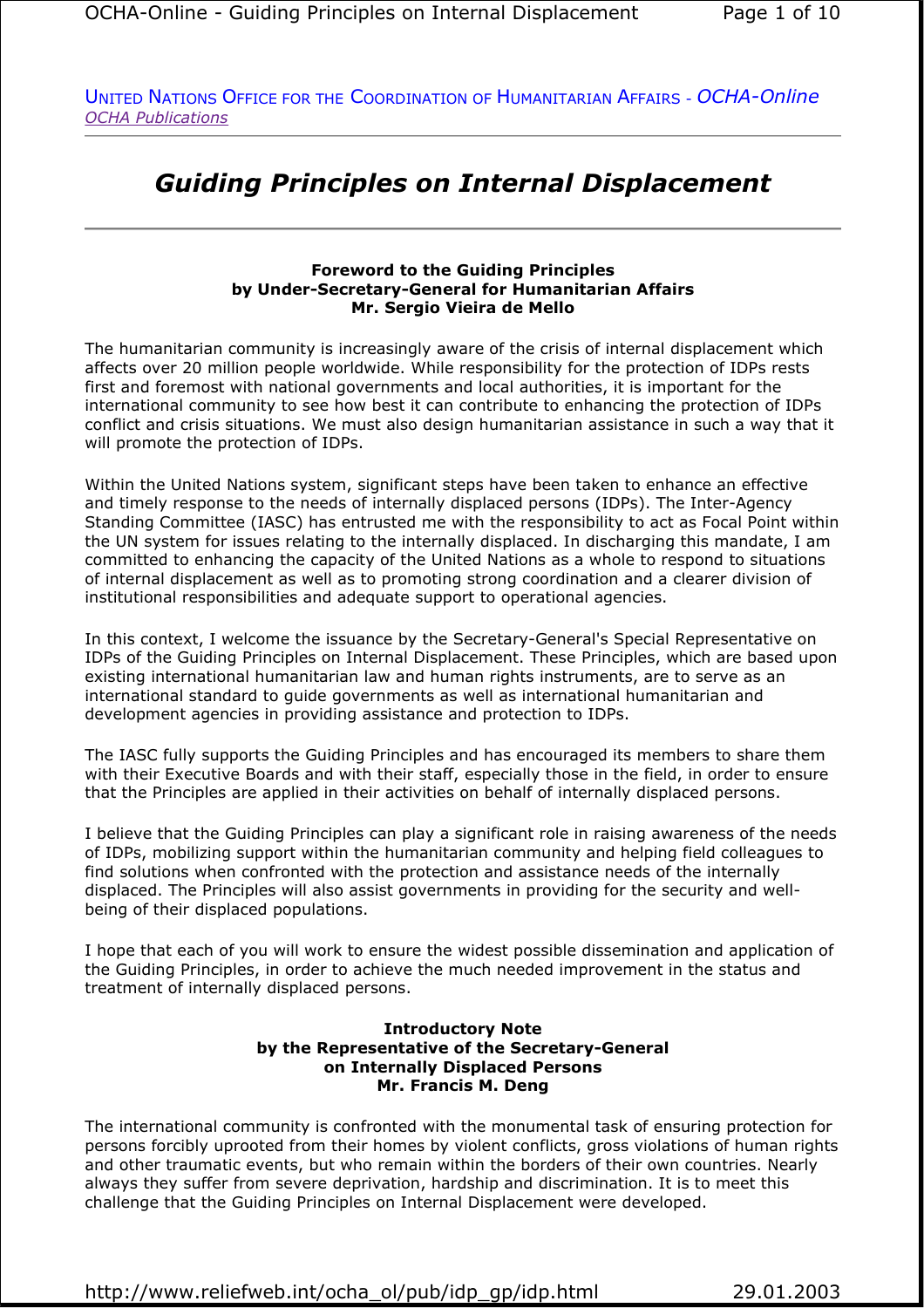The Principles identify the rights and guarantees relevant to the protection of the internally displaced in all phases of displacement. They provide protection against arbitrary displacement, offer a basis for protection and assistance during displacement, and set forth guarantees for safe return, resettlement and reintegration. Although they do not constitute a binding instrument, these Principles reflect and are consistent with international human rights and humanitarian law and analogous refugee law.

The Principles were developed over several years pursuant to the mandate given to me in 1992 by the Commission on Human Rights and reinforced by subsequent resolutions of both the Commission and the General Assembly. Initially I was asked to study the causes and consequences of internal displacement, the status of the internally displaced in international law, the extent to which their needs are being addressed under current institutional arrangements, and ways to improve protection and assistance for them.

Accordingly, developing needed legal and institutional frameworks for the internally displaced and undertaking country missions to engage Governments and others in a dialogue on their behalf have been the main activities of my mandate. In collaboration with a team of international legal experts, I examined the extent to which internally displaced persons receive adequate coverage under international law and produced a "Compilation and Analysis of Legal Norms" (E/CN.4/1996/52/Add.2). The study found that while existing law provides substantial coverage for the internally displaced, there are significant areas in which it fails to provide an adequate basis for their protection and assistance. Subsequently, the Commission and the General Assembly requested me to prepare an appropriate normative framework for the internally displaced. This led to the drafting of the Guiding Principles which both restate existing norms and seek to clarify grey areas and fill in the gaps.

After I presented the Guiding Principles to the Commission in 1998, the Commission adopted a resolution taking note of the Guiding Principles and of my stated intention as the Representative of the Secretary-General to use them in my ongoing dialogue with Governments and all those whose mandates and activities relate to the needs of the internally displaced. The Commission also took note of the decision of the Inter-Agency Standing Committee, which had welcomed the Principles and encouraged its members to share them with their Executive Boards and staff, especially in the field, and to apply them in their activities on behalf of the internally displaced.

The Guiding Principles should provide valuable practical guidance to Governments, other competent authorities, intergovernmental organizations and NGOs in their work with internally displaced persons. It is my hope that they will be widely circulated and given practical application in the field.

# **Guiding Principles on Internal Displacement**

## **Introduction - Scope and Purpose**

1. These Guiding Principles address the specific needs of internally displaced persons worldwide. They identify rights and guarantees relevant to the protection of persons from forced displacement and to their protection and assistance during displacement as well as during return or resettlement and reintegration.

2. For the purposes of these Principles, internally displaced persons are persons or groups of persons who have been forced or obliged to flee or to leave their homes or places of habitual residence, in particular as a result of or in order to avoid the effects of armed conflict, situations of generalized violence, violations of human rights or natural or human-made disasters, and who have not crossed an internationally recognized State border.

3. These Principles reflect and are consistent with international human rights law and international humanitarian law. They provide guidance to:

(a) The Representative of the Secretary-General on internally displaced persons in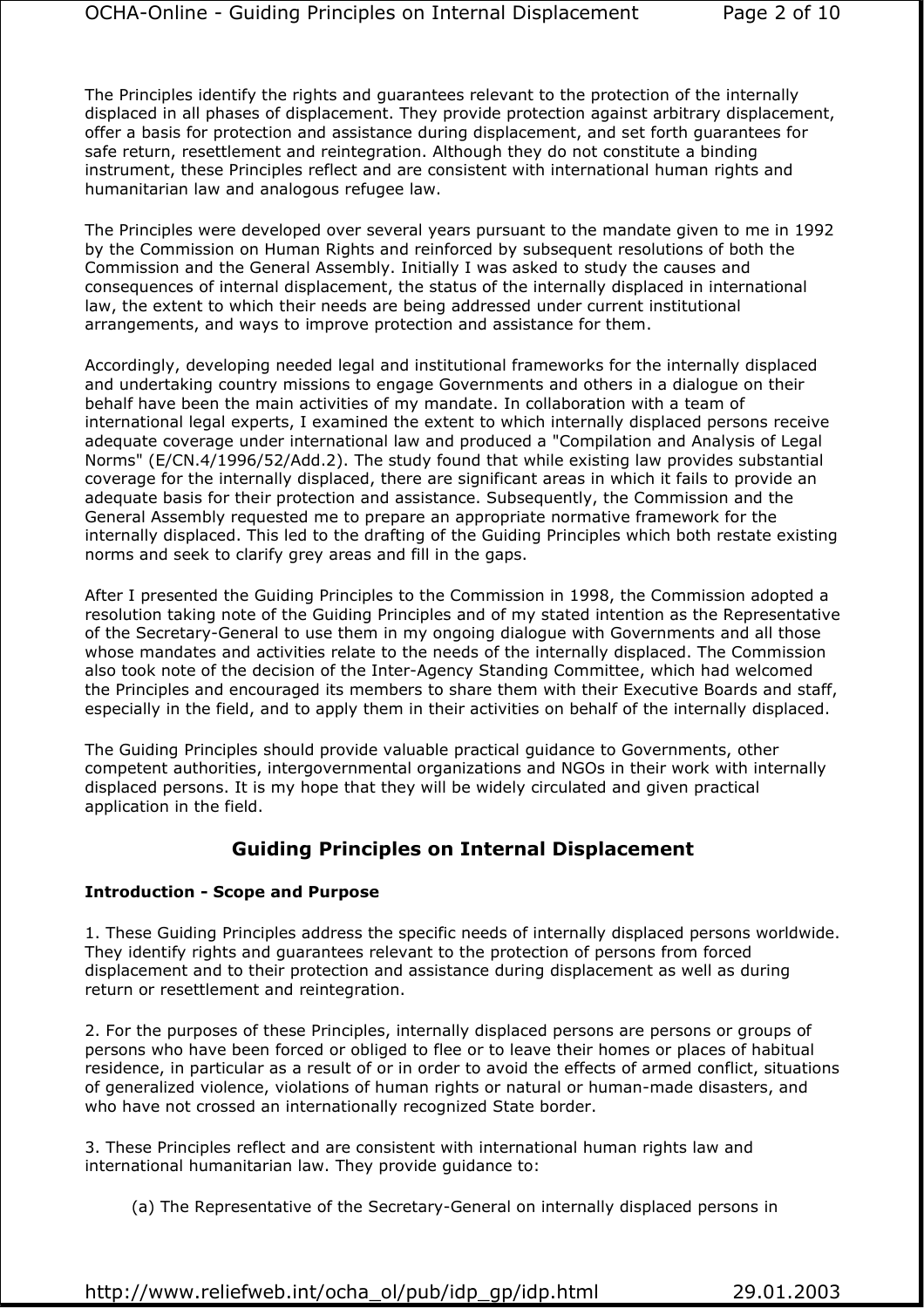carrying out his mandate;

(b) States when faced with the phenomenon of internal displacement;

(c) All other authorities, groups and persons in their relations with internally displaced persons; and

(d) Intergovernmental and non-governmental organizations when addressing internal displacement.

4. These Guiding Principles should be disseminated and applied as widely as possible.

#### **Section I. General Principles**

#### *Principle 1*

1. Internally displaced persons shall enjoy, in full equality, the same rights and freedoms under international and domestic law as do other persons in their country. They shall not be discriminated against in the enjoyment of any rights and freedoms on the ground that they are internally displaced.

2. These Principles are without prejudice to individual criminal responsibility under international law, in particular relating to genocide, crimes against humanity and war crimes.

#### *Principle 2*

1. These Principles shall be observed by all authorities, groups and persons irrespective of their legal status and applied without any adverse distinction. The observance of these Principles shall not affect the legal status of any authorities, groups or persons involved.

2. These Principles shall not be interpreted as restricting, modifying or impairing the provisions of any international human rights or international humanitarian law instrument or rights granted to persons under domestic law. In particular, these Principles are without prejudice to the right to seek and enjoy asylum in other countries.

#### *Principle 3*

1. National authorities have the primary duty and responsibility to provide protection and humanitarian assistance to internally displaced persons within their jurisdiction.

2. Internally displaced persons have the right to request and to receive protection and humanitarian assistance from these authorities. They shall not be persecuted or punished for making such a request.

#### *Principle 4*

1. These Principles shall be applied without discrimination of any kind, such as race, colour, sex, language, religion or belief, political or other opinion, national, ethnic or social origin, legal or social status, age, disability, property, birth, or on any other similar criteria.

2. Certain internally displaced persons, such as children, especially unaccompanied minors, expectant mothers, mothers with young children, female heads of household, persons with disabilities and elderly persons, shall be entitled to protection and assistance required by their condition and to treatment which takes into account their special needs.

#### **Section II. Principles Relating to Protection From Displacement**

http://www.reliefweb.int/ocha\_ol/pub/idp\_gp/idp.html 29.01.2003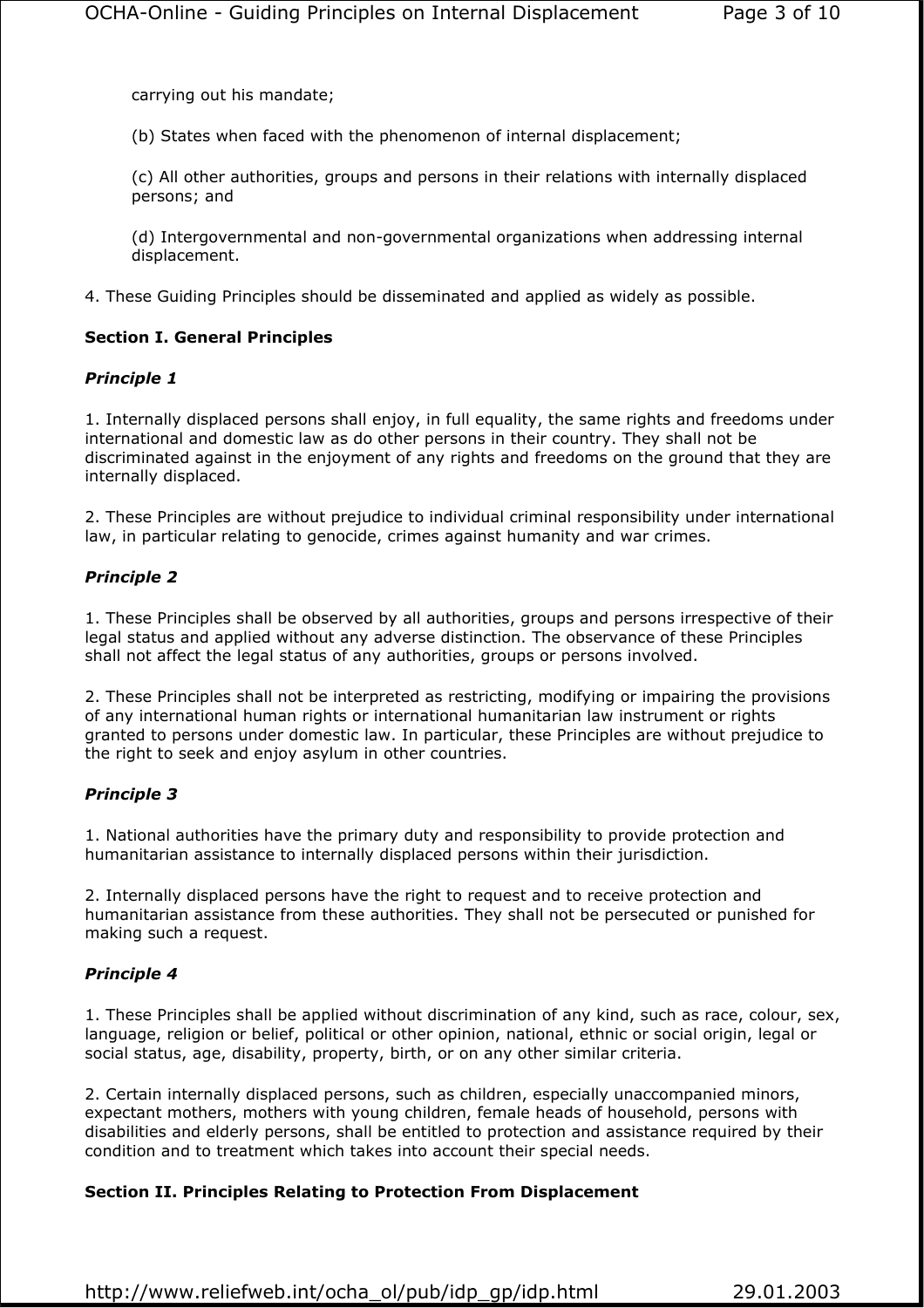## *Principle 5*

All authorities and international actors shall respect and ensure respect for their obligations under international law, including human rights and humanitarian law, in all circumstances, so as to prevent and avoid conditions that might lead to displacement of persons.

## *Principle 6*

1. Every human being shall have the right to be protected against being arbitrarily displaced from his or her home or place of habitual residence.

2. The prohibition of arbitrary displacement includes displacement:

(a) When it is based on policies of apartheid, "ethnic cleansing" or similar practices aimed at/or resulting in altering the ethnic, religious or racial composition of the affected population;

(b) In situations of armed conflict, unless the security of the civilians involved or imperative military reasons so demand;

(c) In cases of large-scale development projects, which are not justified by compelling and overriding public interests;

(d) In cases of disasters, unless the safety and health of those affected requires their evacuation; and

(e) When it is used as a collective punishment.

3. Displacement shall last no longer than required by the circumstances.

## *Principle 7*

1. Prior to any decision requiring the displacement of persons, the authorities concerned shall ensure that all feasible alternatives are explored in order to avoid displacement altogether. Where no alternatives exist, all measures shall be taken to minimize displacement and its adverse effects.

2. The authorities undertaking such displacement shall ensure, to the greatest practicable extent, that proper accommodation is provided to the displaced persons, that such displacements are effected in satisfactory conditions of safety, nutrition, health and hygiene, and that members of the same family are not separated.

3. If displacement occurs in situations other than during the emergency stages of armed conflicts and disasters, the following guarantees shall be complied with:

(a) A specific decision shall be taken by a State authority empowered by law to order measures;

(b) Adequate measures shall be taken to guarantee to those to be displaced full information on the reasons and procedures for their displacement and, where applicable, on compensation and relocation;

(c) The free and informed consent of those to be displaced shall be sought;

(d) The authorities concerned shall endeavour to involve those affected, particularly women, in the planning and management of their relocation;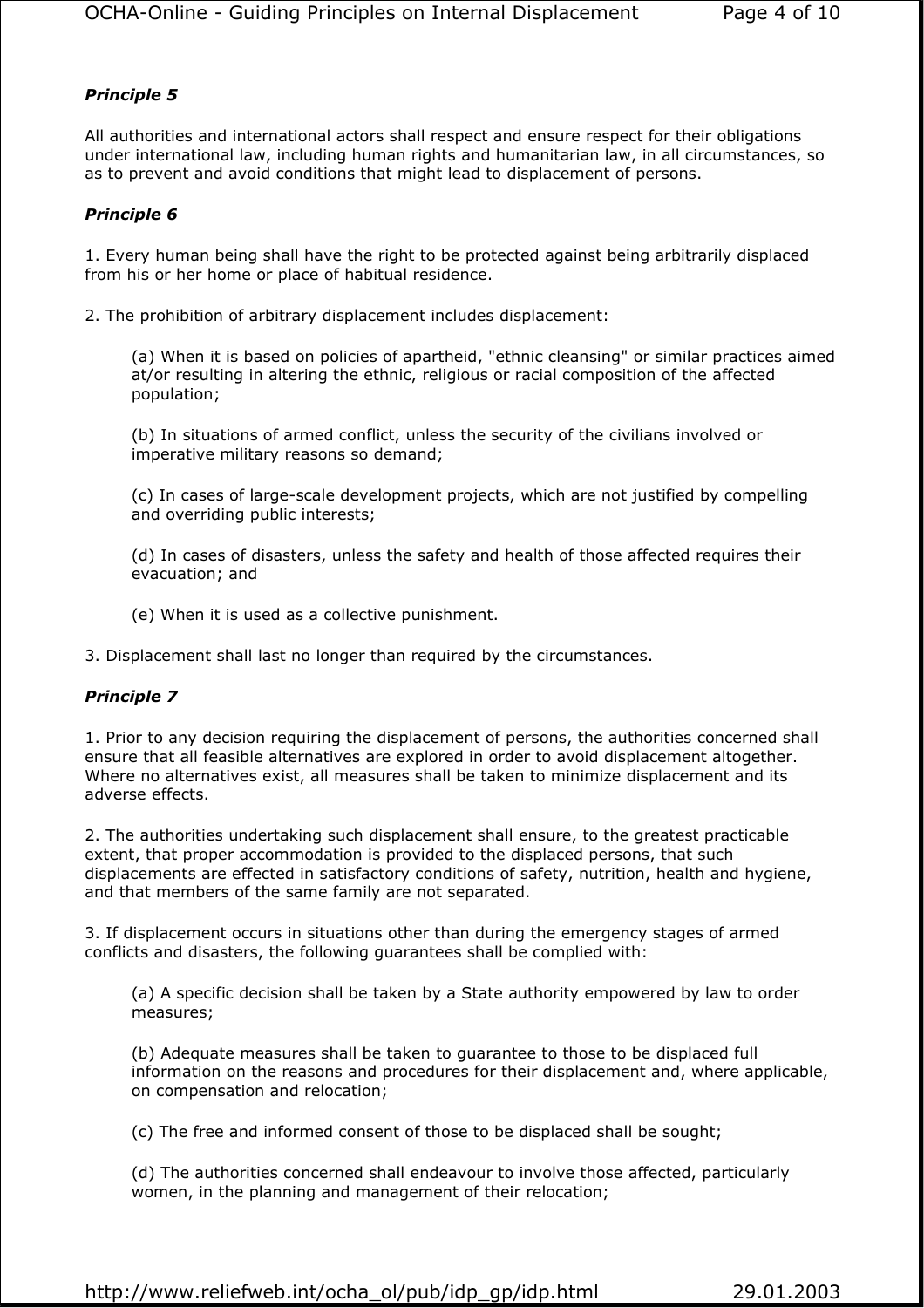(e) Law enforcement measures, where required, shall be carried out by competent legal authorities; and

(f) The right to an effective remedy, including the review of such decisions by appropriate judicial authorities, shall be respected.

#### *Principle 8*

Displacement shall not be carried out in a manner that violates the rights to life, dignity, liberty and security of those affected.

#### *Principle 9*

States are under a particular obligation to protect against the displacement of indigenous peoples, minorities, peasants, pastoralists and other groups with a special dependency on and attachment to their lands.

#### **Section III. Principles Relating to Protection During Displacement**

#### *Principle 10*

1. Every human being has the inherent right to life which shall be protected by law. No one shall be arbitrarily deprived of his or her life. Internally displaced persons shall be protected in particular against:

- (a) Genocide;
- (b) Murder;
- (c) Summary or arbitrary executions; and

(d) Enforced disappearances, including abduction or unacknowledged detention, threatening or resulting in death.

Threats and incitement to commit any of the foregoing acts shall be prohibited.

2. Attacks or other acts of violence against internally displaced persons who do not or no longer participate in hostilities are prohibited in all circumstances. Internally displaced persons shall be protected, in particular, against:

(a) Direct or indiscriminate attacks or other acts of violence, including the creation of areas wherein attacks on civilians are permitted;

(b) Starvation as a method of combat;

(c) Their use to shield military objectives from attack or to shield, favour or impede military operations;

- (d) Attacks against their camps or settlements; and
- (e) The use of anti-personnel landmines.

## *Principle 11*

1. Every human being has the right to dignity and physical, mental and moral integrity.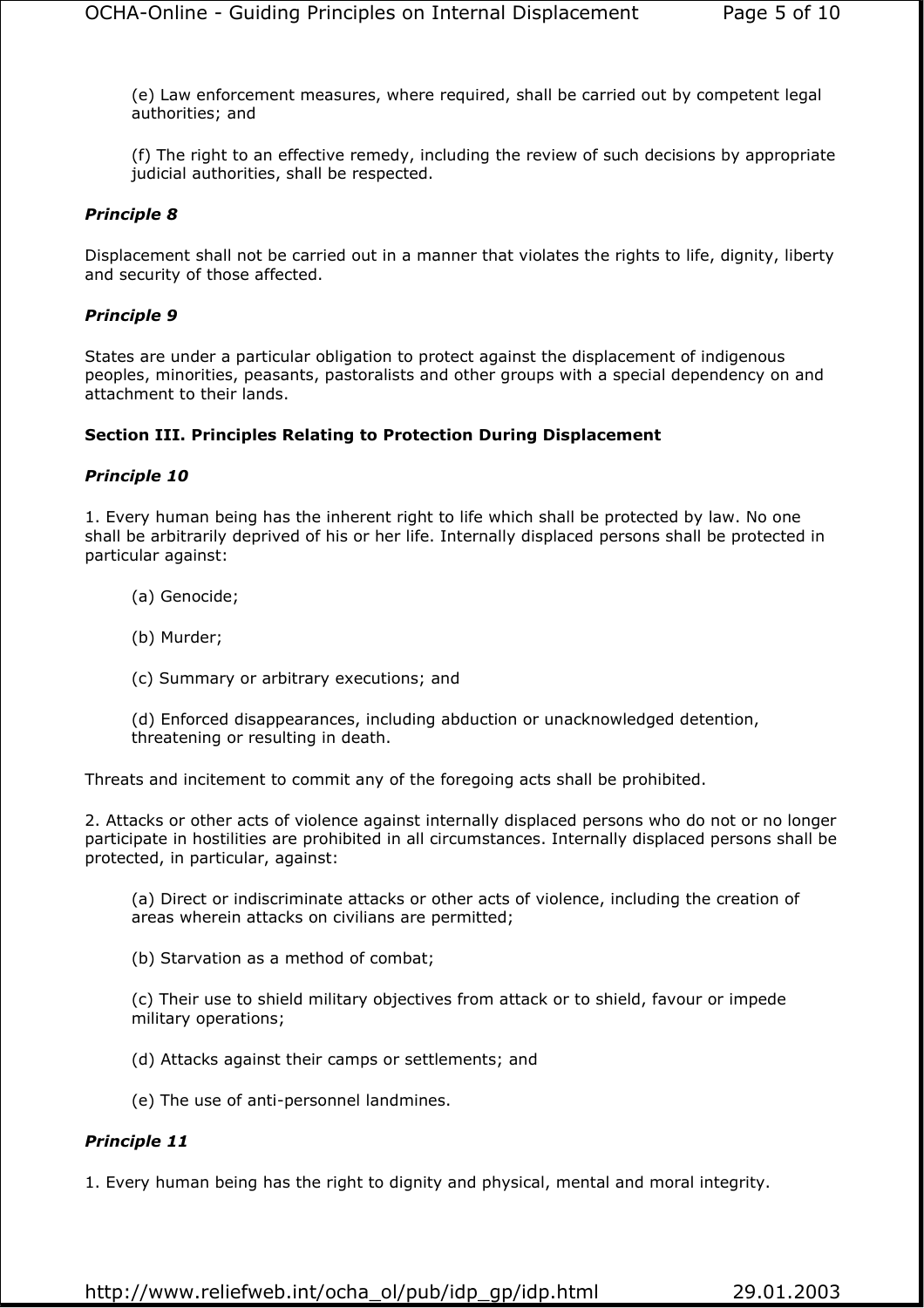2. Internally displaced persons, whether or not their liberty has been restricted, shall be protected in particular against:

(a) Rape, mutilation, torture, cruel, inhuman or degrading treatment or punishment, and other outrages upon personal dignity, such as acts of gender-specific violence, forced prostitution and any form of indecent assault;

(b) Slavery or any contemporary form of slavery, such as sale into marriage, sexual exploitation, or forced labour of children; and

(c) Acts of violence intended to spread terror among internally displaced persons.

Threats and incitement to commit any of the foregoing acts shall be prohibited.

## *Principle 12*

1. Every human being has the right to liberty and security of person. No one shall be subjected to arbitrary arrest or detention.

2. To give effect to this right for internally displaced persons, they shall not be interned in or confined to a camp. If in exceptional circumstances such internment or confinement is absolutely necessary, it shall not last longer than required by the circumstances.

3. Internally displaced persons shall be protected from discriminatory arrest and detention as a result of their displacement.

4. In no case shall internally displaced persons be taken hostage.

## *Principle 13*

1. In no circumstances shall displaced children be recruited nor be required or permitted to take part in hostilities.

2. Internally displaced persons shall be protected against discriminatory practices of into any armed forces or groups as a result of their displacement. In particular any cruel, inhuman or degrading practices that compel compliance or punish non-compliance with recruitment are prohibited in all circumstances.

## *Principle 14*

1. Every internally displaced person has the right to liberty of movement and freedom to choose his or her residence.

2. In particular, internally displaced persons have the right to move freely in and out of camps or other settlements.

## *Principle 15*

Internally displaced persons have:

- (a) The right to seek safety in another part of the country;
- (b) The right to leave their country;
- (c) The right to seek asylum in another country; and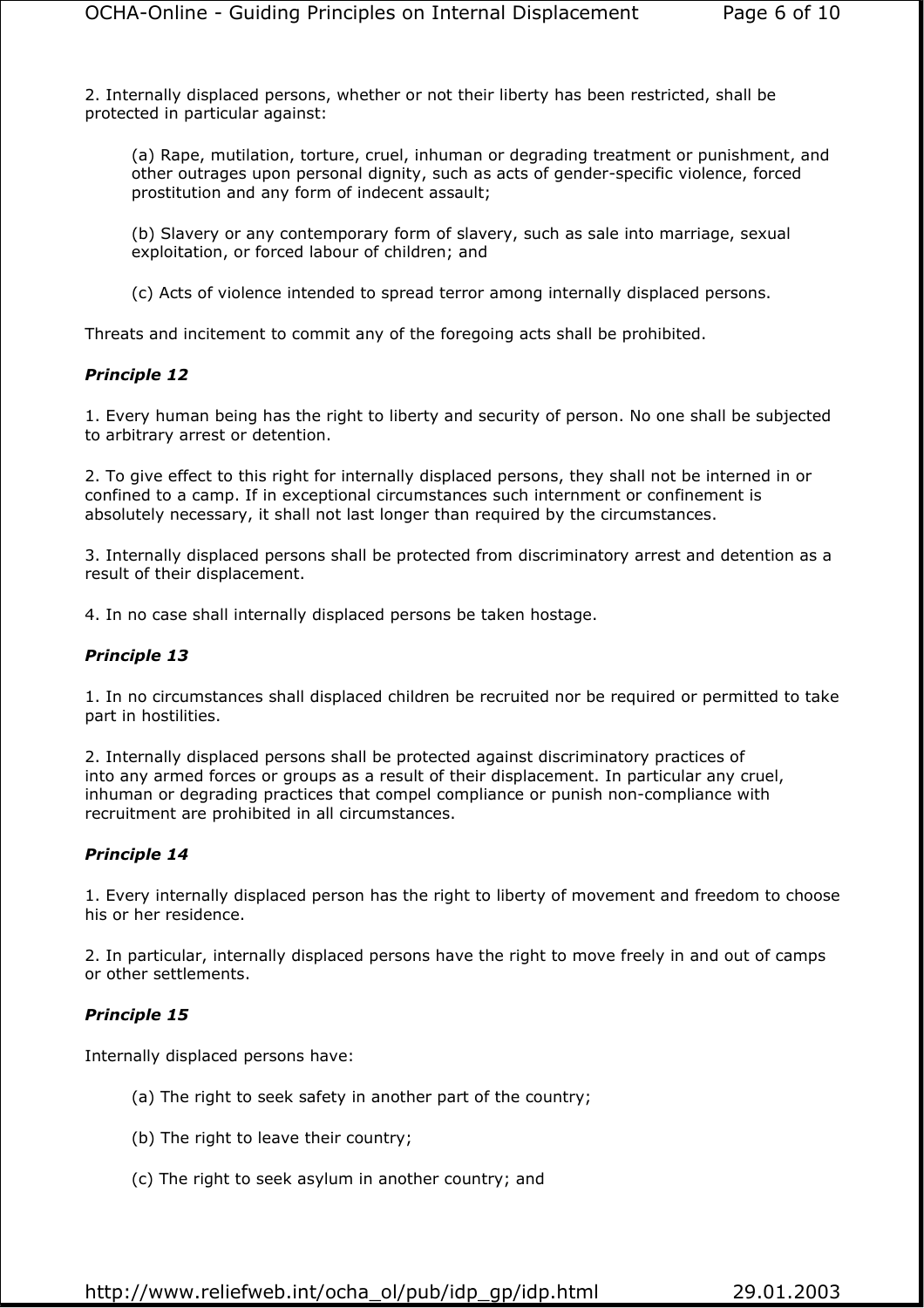(d) The right to be protected against forcible return to or resettlement in any place where their life, safety, liberty and/or health would be at risk.

## *Principle 16*

1. All internally displaced persons have the right to know the fate and whereabouts of missing relatives.

2. The authorities concerned shall endeavour to establish the fate and whereabouts of internally displaced persons reported missing, and cooperate with relevant international organizations engaged in this task. They shall inform the next of kin on the progress of the investigation and notify them of any result.

3. The authorities concerned shall endeavour to collect and identify the mortal remains of those deceased, prevent their despoliation or mutilation, and facilitate the return of those remains to the next of kin or dispose of them respectfully.

4. Grave sites of internally displaced persons should be protected and respected in all circumstances. Internally displaced persons should have the right of access to the grave sites of their deceased relatives.

## *Principle 17*

1. Every human being has the right to respect of his or her family life.

2. To give effect to this right for internally displaced persons, family members who wish to remain together shall be allowed to do so.

3. Families which are separated by displacement should be reunited as quickly as possible. All appropriate steps shall be taken to expedite the reunion of such families, particularly when children are involved. The responsible authorities shall facilitate inquiries made by family members and encourage and cooperate with the work of humanitarian organizations engaged in the task of family reunification.

4. Members of internally displaced families whose personal liberty has been restricted by internment or confinement in camps shall have the right to remain together.

## *Principle 18*

1. All internally displaced persons have the right to an adequate standard of living.

2. At the minimum, regardless of the circumstances, and without discrimination, competent authorities shall provide internally displaced persons with and ensure safe access to:

- (a) Essential food and potable water;
- (b) Basic shelter and housing;
- (c) Appropriate clothing; and
- (d) Essential medical services and sanitation.

3. Special efforts should be made to ensure the full participation of women in the planning and distribution of these basic supplies.

## *Principle 19*

http://www.reliefweb.int/ocha\_ol/pub/idp\_gp/idp.html 29.01.2003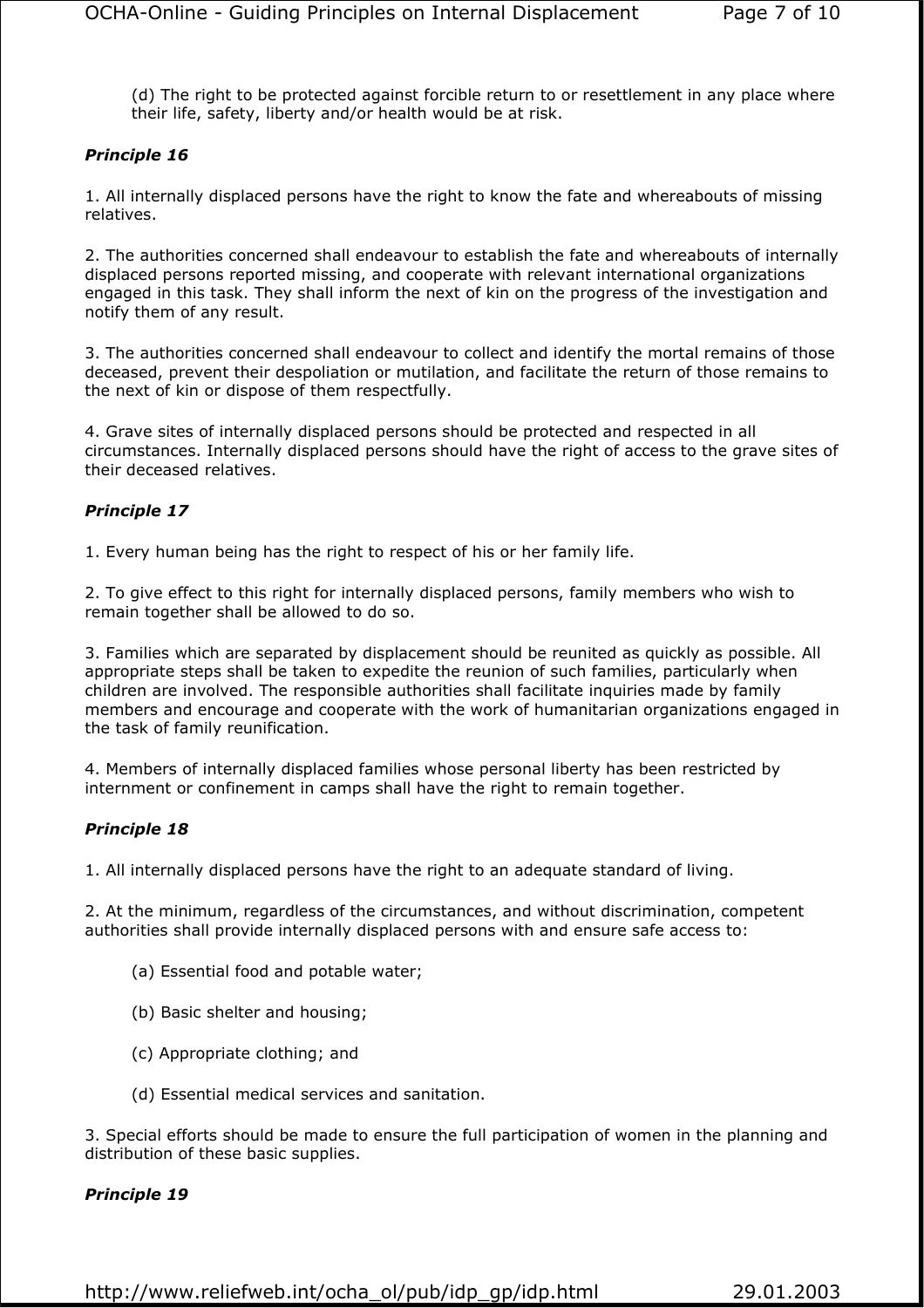1. All wounded and sick internally displaced persons as well as those with disabilities shall receive to the fullest extent practicable and with the least possible delay, the medical care and attention they require, without distinction on any grounds other than medical ones. When necessary, internally displaced persons shall have access to psychological and social services.

2. Special attention should be paid to the health needs of women, including access to female health care providers and services, such as reproductive health care, as well as appropriate counselling for victims of sexual and other abuses.

3. Special attention should also be given to the prevention of contagious and infectious diseases, including AIDS, among internally displaced persons.

## *Principle 20*

1. Every human being has the right to recognition everywhere as a person before the law.

2. To give effect to this right for internally displaced persons, the authorities concerned shall issue to them all documents necessary for the enjoyment and exercise of their legal rights, such as passports, personal identification documents, birth certificates and marriage certificates. In particular, the authorities shall facilitate the issuance of new documents or the replacement of documents lost in the course of displacement, without imposing unreasonable conditions, such as requiring the return to one's area of habitual residence in order to obtain these or other required documents.

3. Women and men shall have equal rights to obtain such necessary documents and shall have the right to have such documentation issued in their own names.

## *Principle 21*

1. No one shall be arbitrarily deprived of property and possessions.

2. The property and possessions of internally displaced persons shall in all circumstances be protected, in particular, against the following acts:

- (a) Pillage;
- (b) Direct or indiscriminate attacks or other acts of violence;
- (c) Being used to shield military operations or objectives;
- (d) Being made the object of reprisal; and
- (e) Being destroyed or appropriated as a form of collective punishment.

3. Property and possessions left behind by internally displaced persons should be protected against destruction and arbitrary and illegal appropriation, occupation or use.

## *Principle 22*

1. Internally displaced persons, whether or not they are living in camps, shall not be discriminated against as a result of their displacement in the enjoyment of the following rights:

(a) The rights to freedom of thought, conscience, religion or belief, opinion and expression;

(b) The right to seek freely opportunities for employment and to participate in economic activities;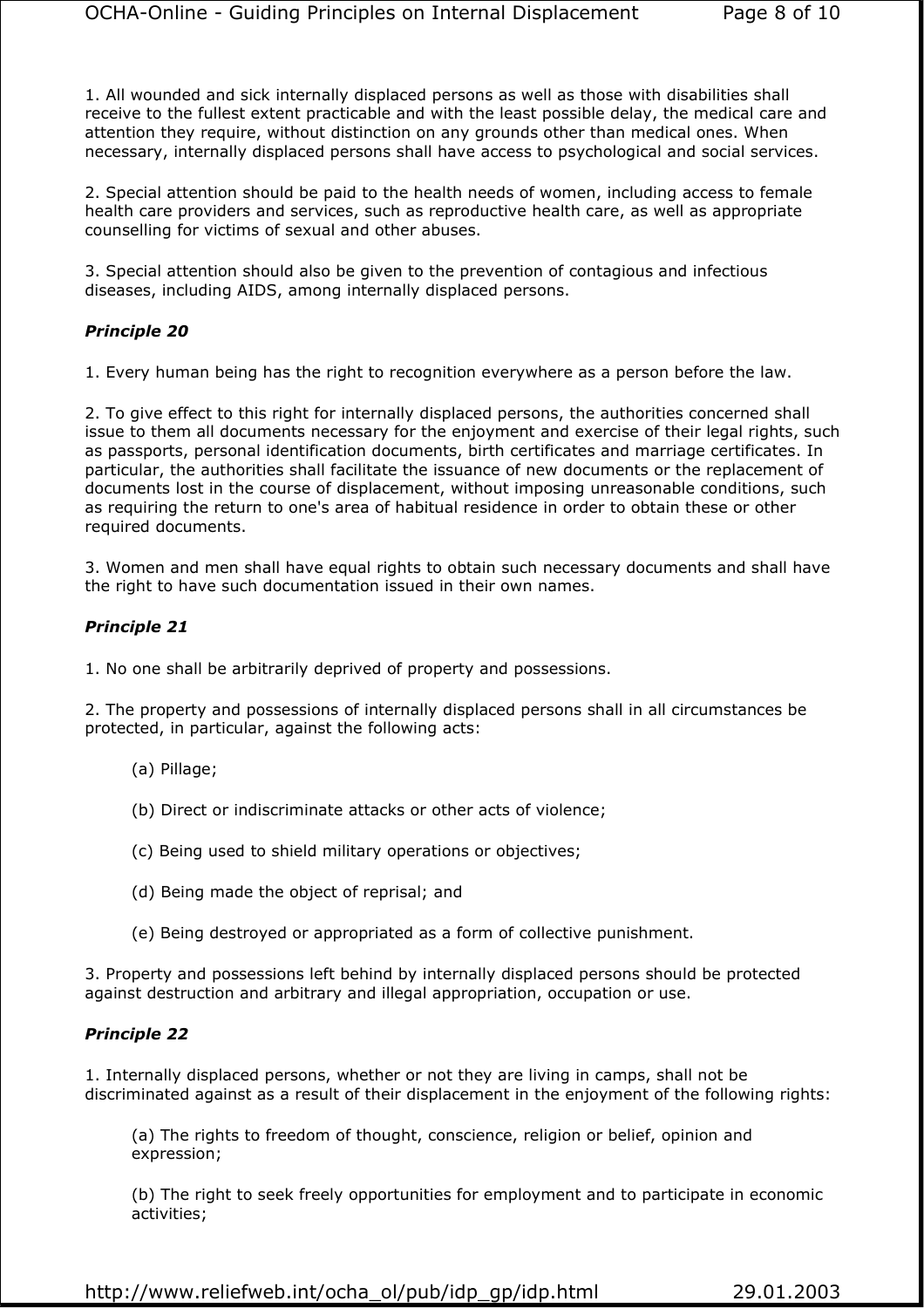(c) The right to associate freely and participate equally in community affairs;

(d) The right to vote and to participate in governmental and public affairs, including the right to have access to the means necessary to exercise this right; and

(e) The right to communicate in a language they understand.

#### *Principle 23*

1. Every human being has the right to education.

2. To give effect to this right for internally displaced persons, the authorities concerned shall ensure that such persons, in particular displaced children, receive education which shall be free and compulsory at the primary level. Education should respect their cultural identity, language and religion.

3. Special efforts should be made to ensure the full and equal participation of women and girls in educational programmes.

4. Education and training facilities shall be made available to internally displaced persons, in particular adolescents and women, whether or not living in camps, as soon as conditions permit.

#### **Section IV. Principles Relating to Humanitarian Assistance**

#### *Principle 24*

1. All humanitarian assistance shall be carried out in accordance with the principles of humanity and impartiality and without discrimination.

2. Humanitarian assistance to internally displaced persons shall not be diverted, in particular for political or military reasons.

#### *Principle 25*

1. The primary duty and responsibility for providing humanitarian assistance to internally displaced persons lies with national authorities.

2. International humanitarian organizations and other appropriate actors have the right to offer their services in support of the internally displaced. Such an offer shall not be regarded as an unfriendly act or an interference in a State's internal affairs and shall be considered in good faith. Consent thereto shall not be arbitrarily withheld, particularly when authorities concerned are unable or unwilling to provide the required humanitarian assistance.

3. All authorities concerned shall grant and facilitate the free passage of humanitarian assistance and grant persons engaged in the provision of such assistance rapid and unimpeded access to the internally displaced.

#### *Principle 26*

Persons engaged in humanitarian assistance, their transport and supplies shall be respected and protected. They shall not be the object of attack or other acts of violence.

#### *Principle 27*

1. International humanitarian organizations and other appropriate actors when providing assistance should give due regard to the protection needs and human rights of internally